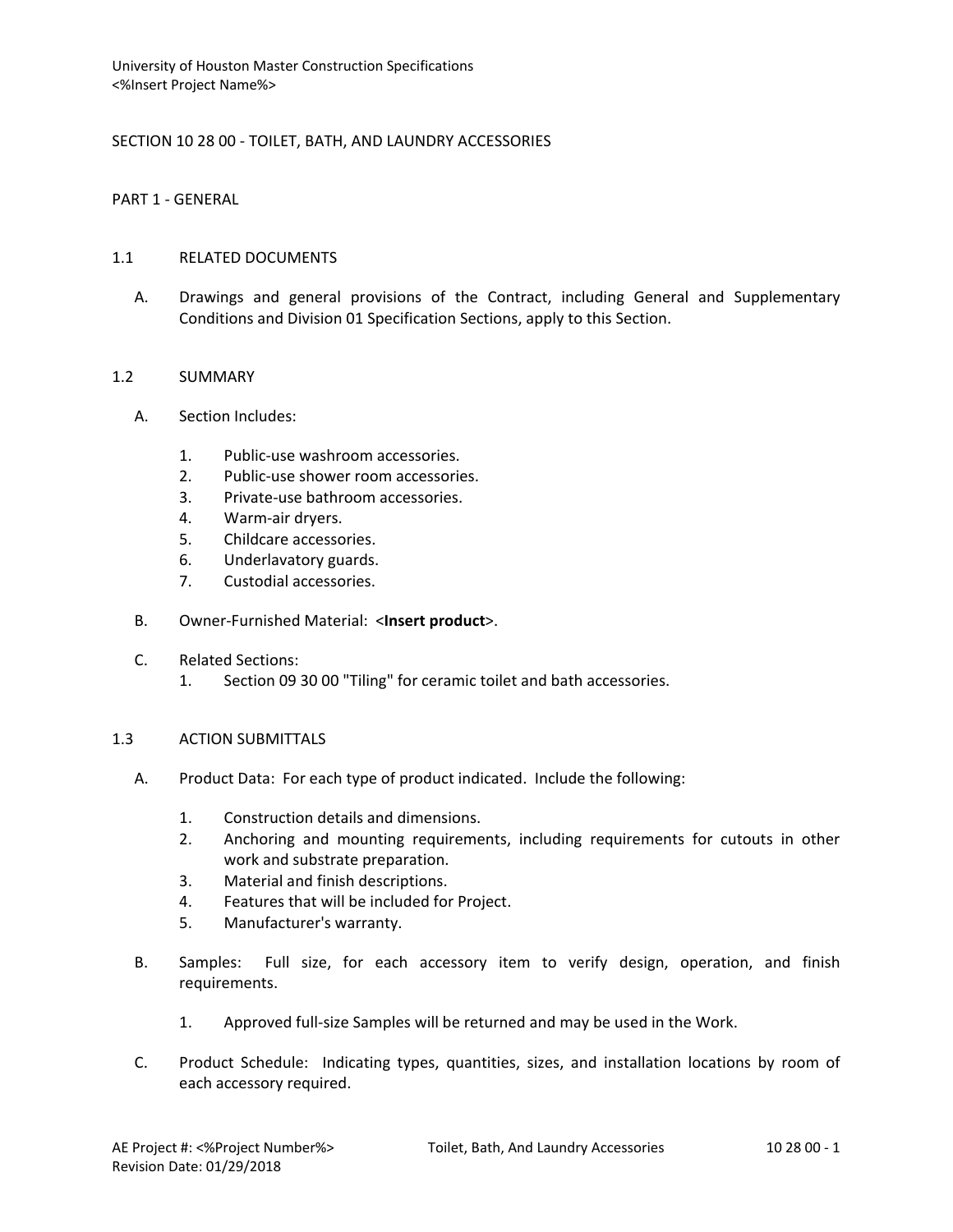- 1. Identify locations using room designations indicated.
- 2. Identify products using designations indicated.

#### 1.4 INFORMATIONAL SUBMITTALS

A. Warranty: Sample of special warranty.

#### 1.5 CLOSEOUT SUBMITTALS

A. Maintenance Data: For toilet and bath accessories to include in maintenance manuals.

#### 1.6 QUALITY ASSURANCE

- A. Source Limitations: For products listed together in the same Part 2 articles, obtain products from single source from single manufacturer.
- B. Electrical Components, Devices, and Accessories: Listed and labeled as defined in NFPA 70, by a qualified testing agency, and marked for intended location and application.

### 1.7 COORDINATION

- A. Coordinate accessory locations with other work to prevent interference with clearances required for access by people with disabilities, and for proper installation, adjustment, operation, cleaning, and servicing of accessories.
- B. Deliver inserts and anchoring devices set into concrete or masonry as required to prevent delaying the Work.

#### 1.8 WARRANTY

- A. Special Mirror Warranty: Manufacturer's standard form in which manufacturer agrees to replace mirrors that develop visible silver spoilage defects and that fail in materials or workmanship within specified warranty period.
	- 1. Warranty Period: [**15**] <**Insert number**> years from date of Substantial Completion.

#### PART 2 - PRODUCTS

## 2.1 MATERIALS

A. Stainless Steel: ASTM A 666, Type 304, 0.031-inch (0.8-mm) minimum nominal thickness unless otherwise indicated.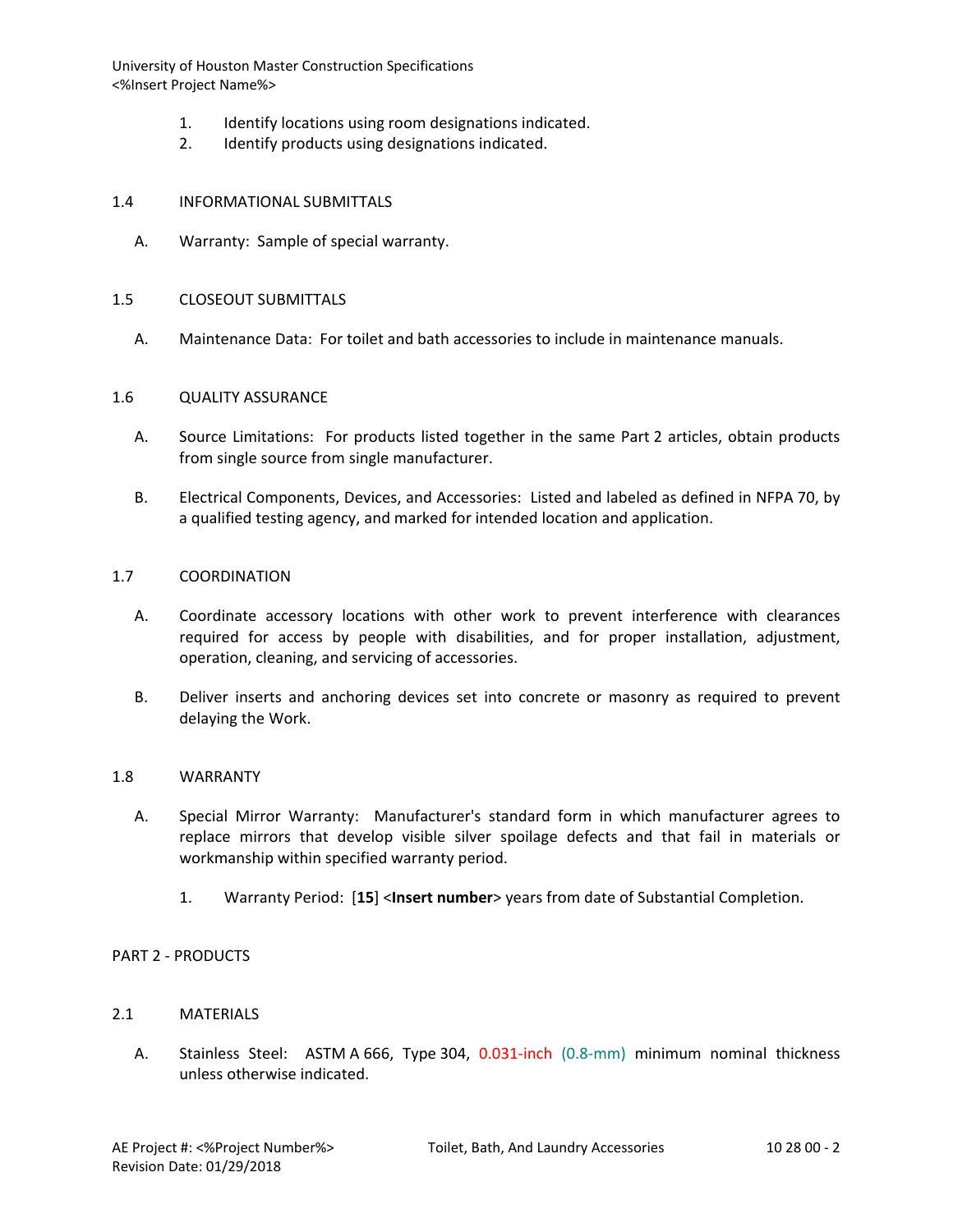- B. Brass: ASTM B 19, flat products; ASTM B 16/B 16M, rods, shapes, forgings, and flat products with finished edges; or ASTM B 30, castings.
- C. Steel Sheet: ASTM A 1008/A 1008M, Designation CS (cold rolled, commercial steel), 0.036-inch (0.9-mm) minimum nominal thickness.
- D. Galvanized-Steel Sheet: ASTM A 653/A 653M, with G60 (Z180) hot-dip zinc coating.
- E. Galvanized-Steel Mounting Devices: ASTM A 153/A 153M, hot-dip galvanized after fabrication.
- F. Fasteners: Screws, bolts, and other devices of same material as accessory unit and tamperand-theft resistant where exposed, and of galvanized steel where concealed.
- G. Chrome Plating: ASTM B 456, Service Condition Number SC 2 (moderate service).
- H. Mirrors: ASTM C 1503, Mirror Glazing Quality, clear-glass mirrors, nominal 6.0 mm thick.
- I. ABS Plastic: Acrylonitrile-butadiene-styrene resin formulation.

#### 2.2 PUBLIC-USE WASHROOM ACCESSORIES

- A. See Editing Instruction No. 1 in the Evaluations for cautions about naming manufacturers. Retain one of first two paragraphs and list of manufacturers below. See Section 01 60 00 "Product Requirements."
- B. Manufacturers: Subject to compliance with requirements, [**provide products by one of the following**] [**available manufacturers offering products that may be incorporated into the Work include, but are not limited to, the following**]:
- C. [Basis-of-Design Product:](http://www.specagent.com/LookUp/?ulid=687&mf=04&src=wd) Subject to compliance with requirements, provide product indicated on Drawings or comparable product by one of the following:
	- 1. [A & J Washroom Accessories, Inc.](http://www.specagent.com/LookUp/?uid=123456793794&mf=04&src=wd)
	- 2. [American Specialties, Inc.](http://www.specagent.com/LookUp/?uid=123456793795&mf=04&src=wd)
	- 3. [Bobrick Washroom Equipment, Inc.](http://www.specagent.com/LookUp/?uid=123456793796&mf=04&src=wd)
	- 4. [Bradley Corporation.](http://www.specagent.com/LookUp/?uid=123456793797&mf=04&src=wd)
	- 5. [GAMCO Specialty Accessories; a division of Bobrick Washroom Equipment, Inc.](http://www.specagent.com/LookUp/?uid=123456793798&mf=04&src=wd)
	- 6. [Tubular Specialties Manufacturing, Inc.](http://www.specagent.com/LookUp/?uid=123456793799&mf=04&src=wd)
	- 7. <**Insert manufacturer's name**>.
- D. Toilet Tissue Roll Dispenser <**Insert drawing designation**>:
	- 1. **Consult FP&C for current multi-roll toilet tissue dispenser model and specifications.**
	- 2. **Alternate** Basis-of-Design Product (upon written approval of FP&C): <**Insert manufacturer's name; product name or designation**>
	- 3. Description:
	- 4. Mounting:
	- 5. Operation:
	- 6. Capacity: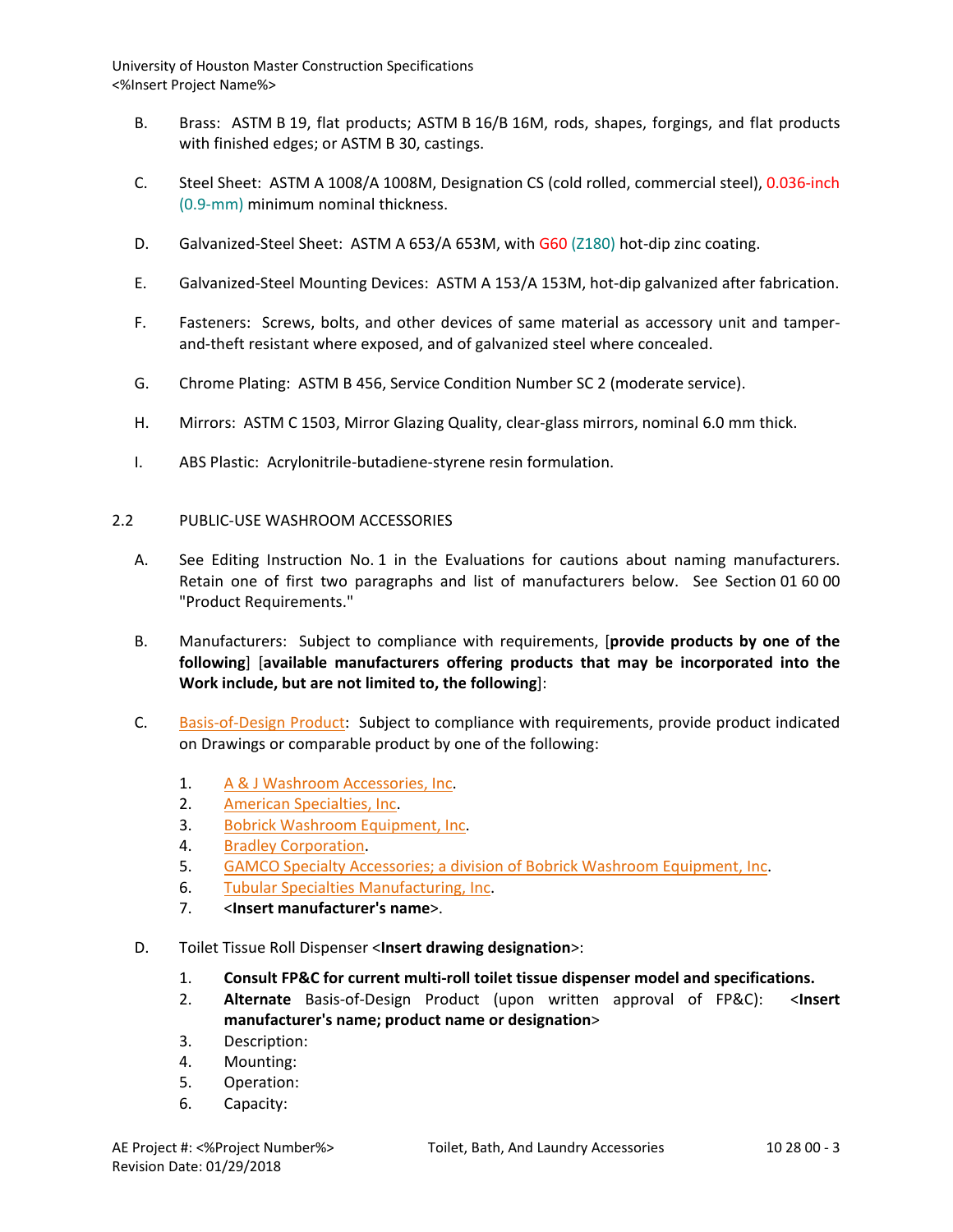- 7. Material and Finish: [**Stainless steel, No. 4 finish (satin)**]
- E. Paper Towel Roll Dispenser <**Insert drawing designation**>:
	- 1. **Consult FP&C for current roll paper towel dispenser model and specifications.**
	- 2. **Alternate** Basis-of-Design Product (upon written approval of FP&C): <**Insert manufacturer's name; product name or designation**>.
	- 3. Mounting:
	- 4. Minimum Capacity:
	- 5. Material and Finish: [**Stainless steel, No. 4 finish (satin)**]
	- 6. Lockset:
	- 7. Refill Indicators:
- F. Waste Receptacle <**Insert drawing designation**>:
	- 1. Basis-of-Design Product: <**Insert manufacturer's name; product name or designation**>.
	- 2. Mounting: [**Open top, recessed**] [**Self-closing disposal-opening cover, recessed**] [**Semirecessed**] [**Surface mounted**] [**Wall mounted for corner installation**] [**Freestanding**] [**Undercounter**] <**Insert description**>.
	- 3. Minimum Capacity: <**Insert gal. (L)**>.
	- 4. Material and Finish: [**Stainless steel, No. 4 finish (satin)**] <**Insert material and finish**>.
	- 5. Liner: [**Reusable vinyl liner**] <**Insert liner description**>.
	- 6. Lockset: Tumbler type for waste-receptacle.
- G. Combination Towel (Folded) Dispenser/Waste Receptacle <**Insert drawing designation**>:
	- 1. Basis-of-Design Product: <**Insert manufacturer's name; product name or designation**>.
	- 2. Description: Combination unit for dispensing C-fold or multifold towels, with removable waste receptacle.
	- 3. Mounting: [**Surface mounted**] [**Surface mounted with stainless-steel collar**] [**Recessed**] [**Recessed with projecting receptacle**] [**Semirecessed**].
		- a. Designed for nominal [**4-inch (100-mm)**] [**6-inch (150-mm)**] wall depth.
	- 4. Minimum Towel-Dispenser Capacity: [**600 C-fold or 800 multifold paper towels**] <**Insert capacity**>.
	- 5. Minimum Waste-Receptacle Capacity: [**4 gal. (15 L)**] [**12 gal. (45.4 L)**] <**Insert value**>.
	- 6. Material and Finish: [**Stainless steel, No. 4 finish (satin)**] <**Insert material and finish**>.
	- 7. Liner: [**Reusable, vinyl waste-receptacle liner**] <**Insert liner description**>.
	- 8. Lockset: Tumbler type for towel-dispenser compartment[ **and waste receptacle**].
- H. Combination Towel (Roll) Dispenser/Waste Receptacle <**Insert drawing designation**>:
	- 1. Basis-of-Design Product: <**Insert manufacturer's name; product name or designation**>.
	- 2. Description: Combination unit for dispensing preset length of roll paper towels, with removable waste receptacle.
	- 3. Mounting: [**Recessed**] [**Semirecessed**] [**Surface mounted**].
	- 4. Minimum Towel-Dispenser Capacity: [**8-inch- (203-mm-) wide, 800-foot- (244-m-) long roll**] <**Insert capacity**>.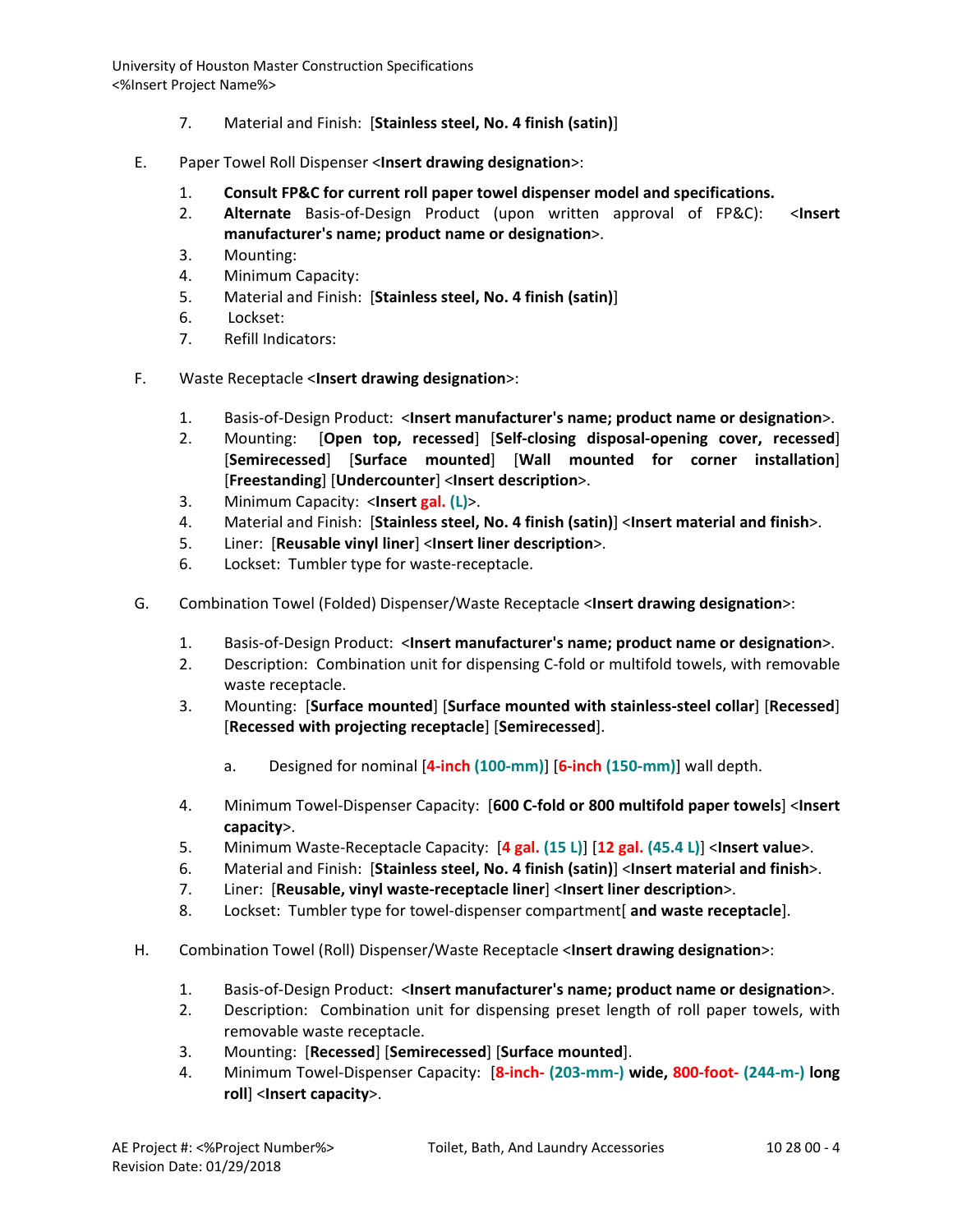- 5. Minimum Waste Receptacle Capacity: [**8 gal. (30 L)**] [**12 gal. (45.4 L)**] [**15 gal. (56.8 L)**] <**Insert value**>.
- 6. Material and Finish: [**Stainless steel, No. 4 finish (satin)**] <**Insert material and finish**>.
- 7. Liner: [**Reusable, vinyl waste-receptacle liner**] <**Insert liner description**>.
- 8. Lockset: Tumbler type for towel dispenser compartment [ **and waste receptacle**].
- 9. Lockset: Tumbler type.
- I. Liquid-Soap Dispenser <**Insert drawing designation**>:
	- 1. **Consult FP&C for current liquid soap dispenser model and specifications.**
	- 2. **Alternate** Basis-of-Design Product (upon written approval of FP&C): <**Insert manufacturer's name; product name or designation**>
	- 3. Description: Designed for dispensing soap in [**liquid or lotion**] [**lather**] form.
	- 4. Mounting:
	- 5. Capacity: <**Insert oz. (mL)**>.
	- 6. Materials: <**Insert requirements for valve and reservoir materials and finishes**>.
	- 7. Lockset: Tumbler type.
	- 8. Refill Indicator: Window type.
- J. Grab Bar <**Insert drawing designation**>:
	- 1. Basis-of-Design Product: <**Insert manufacturer's name; product name or designation**>.
	- 2. Mounting: Flanges with [**concealed**] [**exposed**] fasteners.
	- 3. Material: Stainless steel, 0.05 inch (1.3 mm) thick.
		- a. Finish: Smooth, No. 4 finish (satin)[ **on ends and slip-resistant texture in grip area**].
	- 4. Outside Diameter: [**1-1/4 inches (32 mm)**] [**1-1/2 inches (38 mm)**].
	- 5. Configuration and Length: [**As indicated on Drawings**] [**Straight, 36 inches (914 mm) long**] <**Insert configuration and length**>.
- K. Vendor <**Insert drawing designation**>:
	- 1. Basis-of-Design Product: <**Insert manufacturer's name; product name or designation**>.
	- 2. Type: [**Sanitary napkin**] [**Sanitary napkin and tampon**] [**Condom**].
	- 3. Mounting: [**Fully recessed, designed for 4-inch (100-mm) wall depth**] [**Semirecessed**] [**Surface mounted**].
	- 4. Capacity: <**Insert description**>.
	- 5. Operation: [**No coin (free)**] [**Single coin (25 cents)**] [**Two coin (50 cents)**] <**Insert description**>.
	- 6. Exposed Material and Finish: [**Stainless steel, No. 4 finish (satin)**] <**Insert material and finish**>.
	- 7. Lockset: Tumbler type with separate lock and key for coin box.
- L. Sanitary-Napkin Disposal Unit <**Insert drawing designation**>:
	- 1. Basis-of-Design Product: <**Insert manufacturer's name; product name or designation**>.
	- 2. Mounting: [**Recessed**] [**Partition mounted, dual access**] [**Surface mounted**].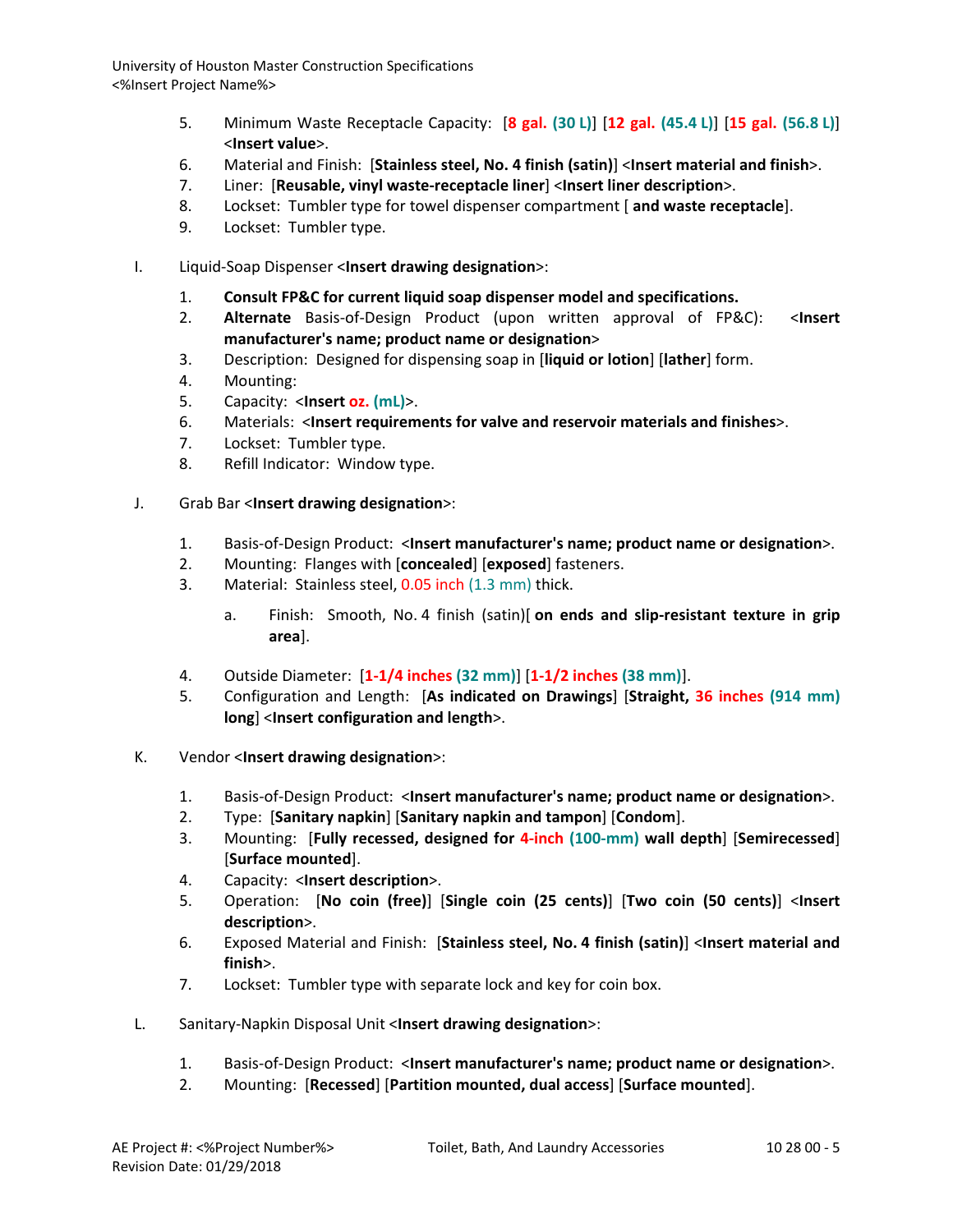- 3. Door or Cover: Self-closing, disposal-opening cover[ **and hinged face panel with tumbler lockset**].
- 4. Receptacle: Removable.
- 5. Material and Finish: [**Stainless steel, No. 4 finish (satin)**] [**ABS plastic, gray**] <**Insert material and finish**>.
- M. Seat-Cover Dispenser <**Insert drawing designation**>:
	- 1. Basis-of-Design Product: <**Insert manufacturer's name; product name or designation**>.
	- 2. Mounting: [**Surface mounted**] [**Recessed**] [**Partition mounted, dual access**].
	- 3. Minimum Capacity: [**250**] [**500**] <**Insert number**> seat covers.
	- 4. Exposed Material and Finish: [**Stainless steel, No. 4 finish (satin)**] [**ABS plastic, gray**] <**Insert material and finish**>.
	- 5. Lockset: Tumbler type.
- N. Fold-Down Purse Shelf <**Insert drawing designation**>:
	- 1. Basis-of-Design Product: <**Insert manufacturer's name; product name or designation**>.
	- 2. Description: Hinged unit with spring-loaded shelf that automatically returns to vertical position.
	- 3. Nominal Size: [**15 inches (381 mm) long by 5-1/2 inches (140 mm) wide**] <**Insert dimensions**>.
	- 4. Material and Finish: [**Chrome-plated, cast-zinc alloy (zamac) with stippled finish on tray or stainless steel, No. 4 finish (satin)**] [**Chrome-plated, cast-zinc alloy (zamac) with stippled finish on tray and bright chrome finish on edges**] [**Stainless steel, No. 4 finish (satin)**].
- O. Mirror Unit <**Insert drawing designation**>:
	- 1. Basis-of-Design Product: <**Insert manufacturer's name; product name or designation**>.
	- 2. Frame: [**Stainless-steel angle, 0.05 inch (1.3 mm) thick**] [**Stainless-steel channel**] [**Stainless steel, fixed tilt**] [**Stainless steel, adjustable tilt**].
		- a. Corners: [**Manufacturer's standard**] [**Mitered and mechanically interlocked**] [**Welded and ground smooth**].
	- 3. Integral Shelf: 5 inches (127 mm) deep.
	- 4. Hangers: Produce rigid, tamper- and theft-resistant installation, using method indicated below.
		- a. One-piece, galvanized-steel, wall-hanger device with spring-action locking mechanism to hold mirror unit in position with no exposed screws or bolts.
		- b. Wall bracket of galvanized steel, equipped with concealed locking devices requiring a special tool to remove.
	- 5. Size: [**As indicated on Drawings**] <**Insert dimensions**>.
- P. Facial Tissue Dispenser <**Insert drawing designation**>: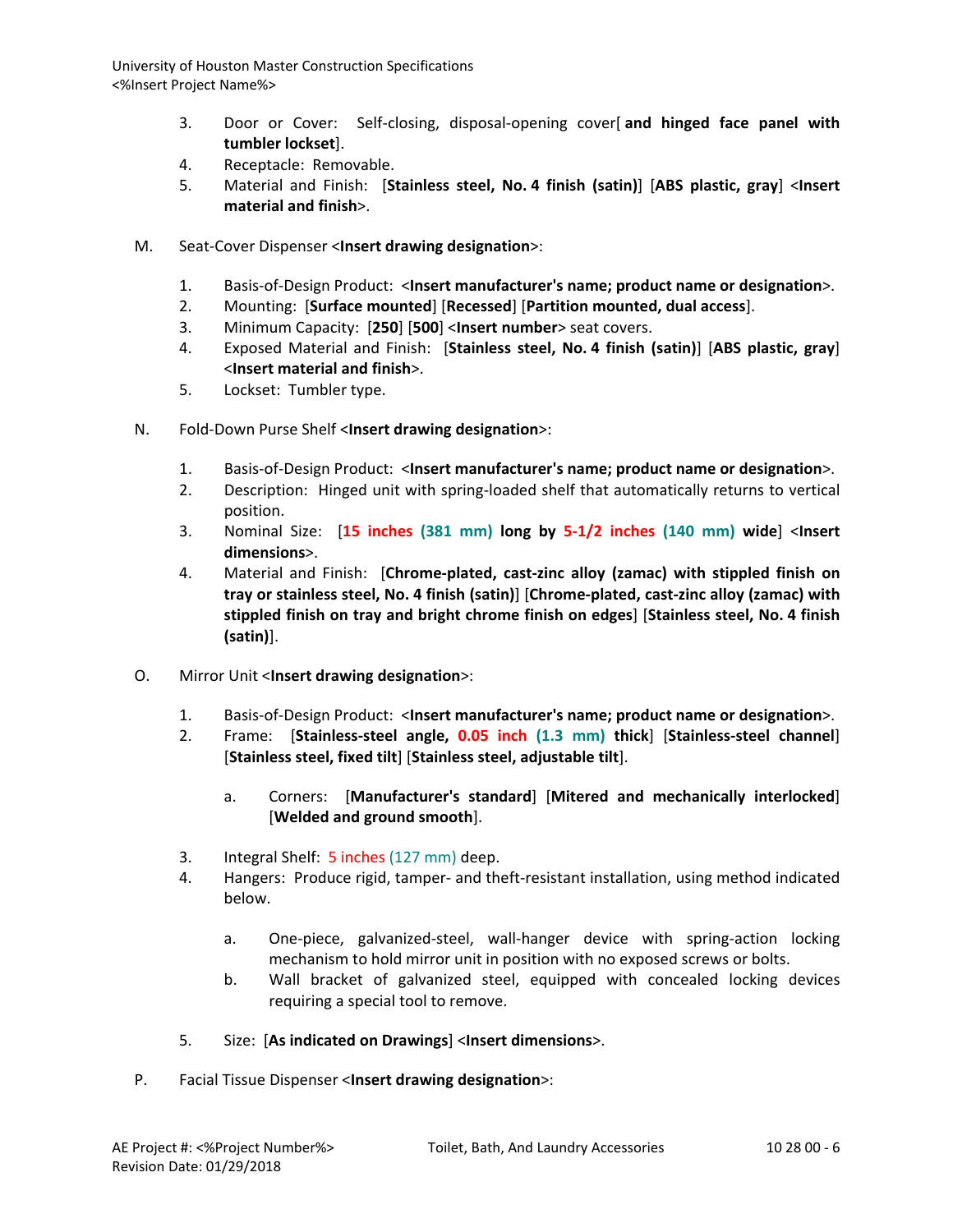- 1. Basis-of-Design Product: <**Insert manufacturer's name; product name or designation**>.
- 2. Mounting: [**Wall mounted, recessed**] [**Surface mounted**].
- 3. Nominal Depth: [**2-1/4 inches (57 mm)**] [**4 inches (102 mm)**] <**Insert dimension**>.
- 4. Capacity: [**150**] <**Insert number**> double-ply tissues.
- 5. Material and Finish:
	- a. Dispenser Face: [**Stainless steel, No. 4 finish (satin)**] [**Stainless steel, No. 7 finish (polished)**] <**Insert material and finish**>.
	- b. Cabinet: [**Steel with corrosion-resistant finish**] <**Insert material and finish**>.

#### 2.3 PUBLIC-USE SHOWER ROOM ACCESSORIES

- A. Manufacturers: Subject to compliance with requirements, [**provide products by one of the following**] [**available manufacturers offering products that may be incorporated into the Work include, but are not limited to, the following**]:
- B. [Basis-of-Design Product:](http://www.specagent.com/LookUp/?ulid=689&mf=04&src=wd) Subject to compliance with requirements, provide product indicated on Drawings or comparable product by one of the following:
	- 1. [A & J Washroom Accessories, Inc.](http://www.specagent.com/LookUp/?uid=123456793800&mf=04&src=wd)
	- 2. [American Specialties, Inc.](http://www.specagent.com/LookUp/?uid=123456793801&mf=04&src=wd)
	- 3. [Bobrick Washroom Equipment, Inc.](http://www.specagent.com/LookUp/?uid=123456793802&mf=04&src=wd)
	- 4. [Bradley Corporation.](http://www.specagent.com/LookUp/?uid=123456793803&mf=04&src=wd)
	- 5. [GAMCO Specialty Accessories; a division of Bobrick Washroom Equipment, Inc.](http://www.specagent.com/LookUp/?uid=123456793804&mf=04&src=wd)
	- 6. [Tubular Specialties Manufacturing, Inc.](http://www.specagent.com/LookUp/?uid=123456793805&mf=04&src=wd)
	- 7. <**Insert manufacturer's name**>.
- C. Shower Curtain Rod <**Insert drawing designation**>:
	- 1. Basis-of-Design Product: <**Insert manufacturer's name; product name or designation**>.
	- 2. Description: [**1-inch (25.4-mm) OD; fabricated from nominal 0.0375-inch- (0.95-mm-) thick stainless steel**] [**1-1/4-inch (32-mm) OD; fabricated from nominal 0.05-inch- (1.3 mm-) thick stainless steel**].
	- 3. Mounting Flanges: [**Stainless-steel flanges designed for exposed fasteners**] <**Insert requirements**>.
	- 4. Finish: [**No. 4 (satin)**] <**Insert finish**>.
- D. Shower Curtain <**Insert drawing designation**>:
	- 1. Basis-of-Design Product: <**Insert manufacturer's name; product name or designation**>.
	- 2. Size: Minimum [**6 inches (152 mm)**] [**12 inches (305 mm)**] wider than opening by 72 inches (1828 mm) high.
	- 3. Material: [**Vinyl, minimum 0.006 inch (0.15 mm) thick, opaque, matte**] [**Duck, minimum 8 oz. (227 g), white, 100 percent cotton**] [**Nylon-reinforced vinyl, minimum 10 oz. (284 g) or 0.008-inch- (0.2-mm-) thick vinyl, with integral antibacterial agent**] <**Insert material**>.
	- 4. Color: [**White**] [**Green**] [**As selected from manufacturer's full range**] <**Insert color**>.
	- 5. Grommets: Corrosion resistant at minimum 6 inches (152 mm) o.c. through top hem.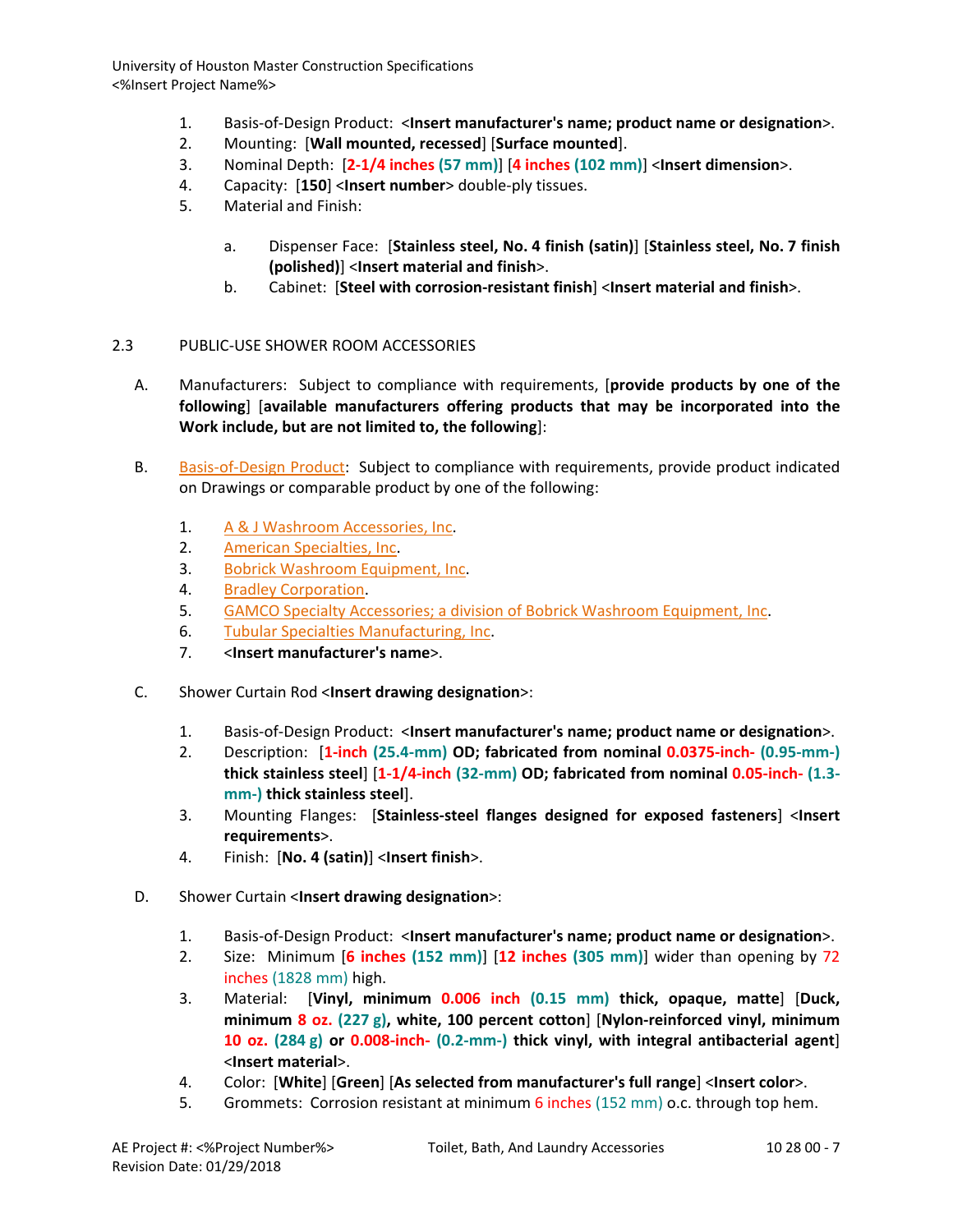- 6. Shower Curtain Hooks: Chrome-plated or stainless-steel, spring wire curtain hooks with snap fasteners, sized to accommodate specified curtain rod. Provide one hook per curtain grommet.
- E. Folding Shower Seat <**Insert drawing designation**>:
	- 1. Basis-of-Design Product: <**Insert manufacturer's name; product name or designation**>.
	- 2. Configuration: [**L-shaped seat, designed for wheelchair access**] [**Rectangular seat**] [**Triangular, corner-type seat**] [**Stainless-steel seat designed to fold into recessedmounted, stainless-steel wall box**].
	- 3. Seat: [**Phenolic or polymeric composite of slat-type or one-piece construction in color as selected by Architect**] [**White vinyl padded seat**] [**Stainless steel, No. 4 finish (satin); 0.05-inch (1.3-mm) minimum nominal thickness; with single-piece, pan-type construction and edge seams welded and ground smooth**] <**Insert description**>.
	- 4. Mounting Mechanism: [**Stainless steel, No. 4 finish (satin)**] <**Insert description**>.
	- 5. Dimensions: <**Insert dimensions**>.
- F. Soap Dish <**Insert drawing designation**>:
	- 1. Basis-of-Design Product: <**Insert manufacturer's name; product name or designation**>.
	- 2. Description: [**With**] [**Without**] washcloth bar.
	- 3. Mounting: [**Recessed**] [**Surface mounted**].
	- 4. Material and Finish: [**Stainless steel, No. 4 finish (satin)**] <**Insert material and finish**>.

# 2.4 PRIVATE-USE BATHROOM ACCESSORIES

- A. Manufacturers: Subject to compliance with requirements, [**provide products by one of the following**] [**available manufacturers offering products that may be incorporated into the Work include, but are not limited to, the following**]:
- B. [Basis-of-Design Product:](http://www.specagent.com/LookUp/?ulid=691&mf=04&src=wd) Subject to compliance with requirements, provide product indicated on Drawings or comparable product by one of the following:
	- 1. [Basco, Inc.](http://www.specagent.com/LookUp/?uid=123456815859&mf=04&src=wd)
	- 2. [Bobrick Washroom Equipment, Inc.](http://www.specagent.com/LookUp/?uid=123456793807&mf=04&src=wd)
	- 3. [Franklin Brass by Liberty Hardware Manufacturing Corporation; a Masco company.](http://www.specagent.com/LookUp/?uid=123456793808&mf=04&src=wd)
	- 4. [GAMCO Specialty Accessories; a division of Bobrick Washroom Equipment, Inc.](http://www.specagent.com/LookUp/?uid=123456793809&mf=04&src=wd)
	- 5. [Ginger; a Masco company.](http://www.specagent.com/LookUp/?uid=123456793810&mf=04&src=wd)
	- 6. [Seachrome Corporation.](http://www.specagent.com/LookUp/?uid=123456793811&mf=04&src=wd)
	- 7. [Tubular Specialties Manufacturing, Inc.](http://www.specagent.com/LookUp/?uid=123456793812&mf=04&src=wd)
	- 8. <**Insert manufacturer's name**>.
- C. Toilet Tissue Dispenser <**Insert drawing designation**>:
	- 1. Basis-of-Design Product: <**Insert manufacturer's name; product name or designation**>.
	- 2. Description: [**Single-roll dispenser**] [**Double-roll dispenser**] [**Single-roll dispenser with hood**] [**Double-roll dispenser with hood**] <**Insert description**>.
	- 3. Mounting: [**Recessed**] [**Surface mounted**].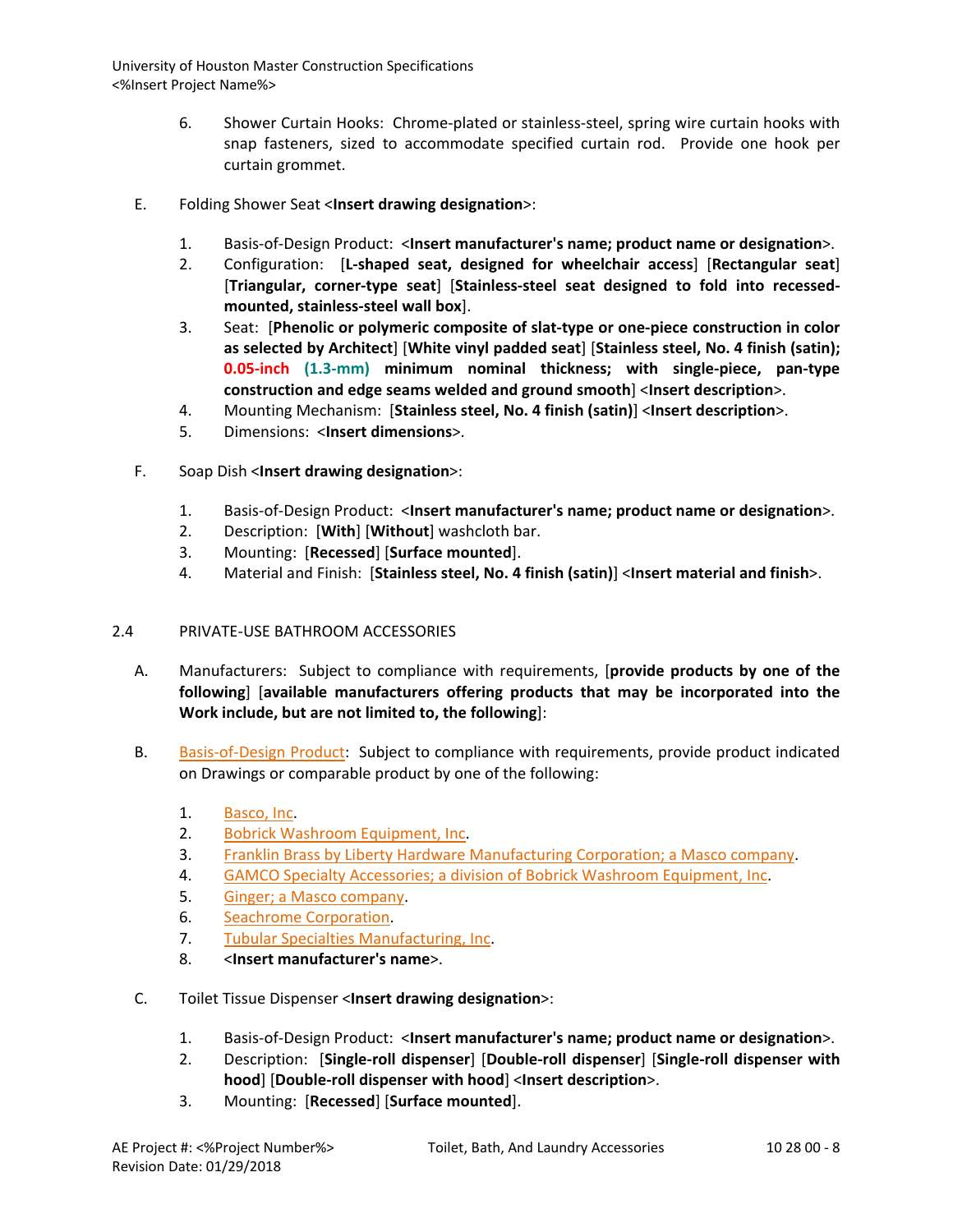- 4. Capacity: Designed for 4-1/2- or 5-inch- (114- or 127-mm-) diameter tissue rolls.
- 5. Material and Finish: [**Stainless steel, No. 4 finish (satin)**]
- D. Shower Curtain Rod <**Insert drawing designation**>:
	- 1. Basis-of-Design Product: <**Insert manufacturer's name; product name or designation**>.
	- 2. Outside Diameter: [**1 inch (25.4 mm)**] [**1-1/4 inches (32 mm)**].
	- 3. Mounting: Flanges with [**exposed**] [**concealed**] fasteners.
	- 4. Rod Material and Finish: [**Solid brass, polished**] [**Polished chrome-plated brass**] [**Stainless steel, No. 4 finish (satin)**] [**Stainless steel, No. 7 finish (polished)**] <**Insert material and finish**>.
	- 5. Flange Material and Finish: [**Polished brass-plated zinc alloy (zamac)**] [**Polished chrome-plated brass**] [**Polished chrome-plated zinc alloy (zamac)**] [**Stainless steel, No. 4 finish (satin)**] [**Stainless steel, No. 7 finish (polished)**] <**Insert material and finish**>.
	- 6. Accessories: Integral chrome-plated brass glide hooks.
- E. Soap Dish <**Insert drawing designation**>:
	- 1. Basis-of-Design Product: <**Insert manufacturer's name; product name or designation**>.
	- 2. Description: <**Insert description**>.
	- 3. Mounting: [**Recessed**] [**Surface mounted**].
	- 4. Material and Finish: [**Solid brass, polished**] [**Polished brass-plated zinc alloy (zamac)**] [**Polished chrome-plated brass**] [**Polished chrome-plated zinc alloy (zamac)**] [**Stainless steel, No. 4 finish (satin)**] [**Stainless steel, No. 7 finish (polished)**] <**Insert material and finish**>.
- F. Medicine Cabinet <**Insert drawing designation**>:
	- 1. Basis-of-Design Product: <**Insert manufacturer's name; product name or designation**>.
	- 2. Mounting: [**Recessed, for nominal 4-inch (100-mm) wall depth**] [**Surface mounted**].
	- 3. Size: [**18 by 24 inches (460 by 610 mm)**] <**Insert dimensions**>.
	- 4. Door: [**Framed mirror door concealing storage cabinet equipped with continuous hinge and spring-buffered, rod-type stop and magnetic door catch**] <**Insert description**>.
	- 5. Shelves: [**Three, adjustable**] <**Insert requirements**>.
	- 6. Material and Finish:
		- a. Cabinet: [**Stainless steel, No. 4 finish (satin)**] [**Steel with corrosion-resistant finish**].
		- b. Mirror Frame: <**Insert material and finish**>.
		- c. Door: <**Insert material and finish**>.
		- d. Hinge: <**Insert material and finish**>.
		- e. Shelves: <**Insert material and finish**>.
- G. Facial Tissue Dispenser <**Insert drawing designation**>:
	- 1. Basis-of-Design Product: <**Insert manufacturer's name; product name or designation**>.
	- 2. Mounting: [**Wall mounted, recessed**] [**Surface mounted**].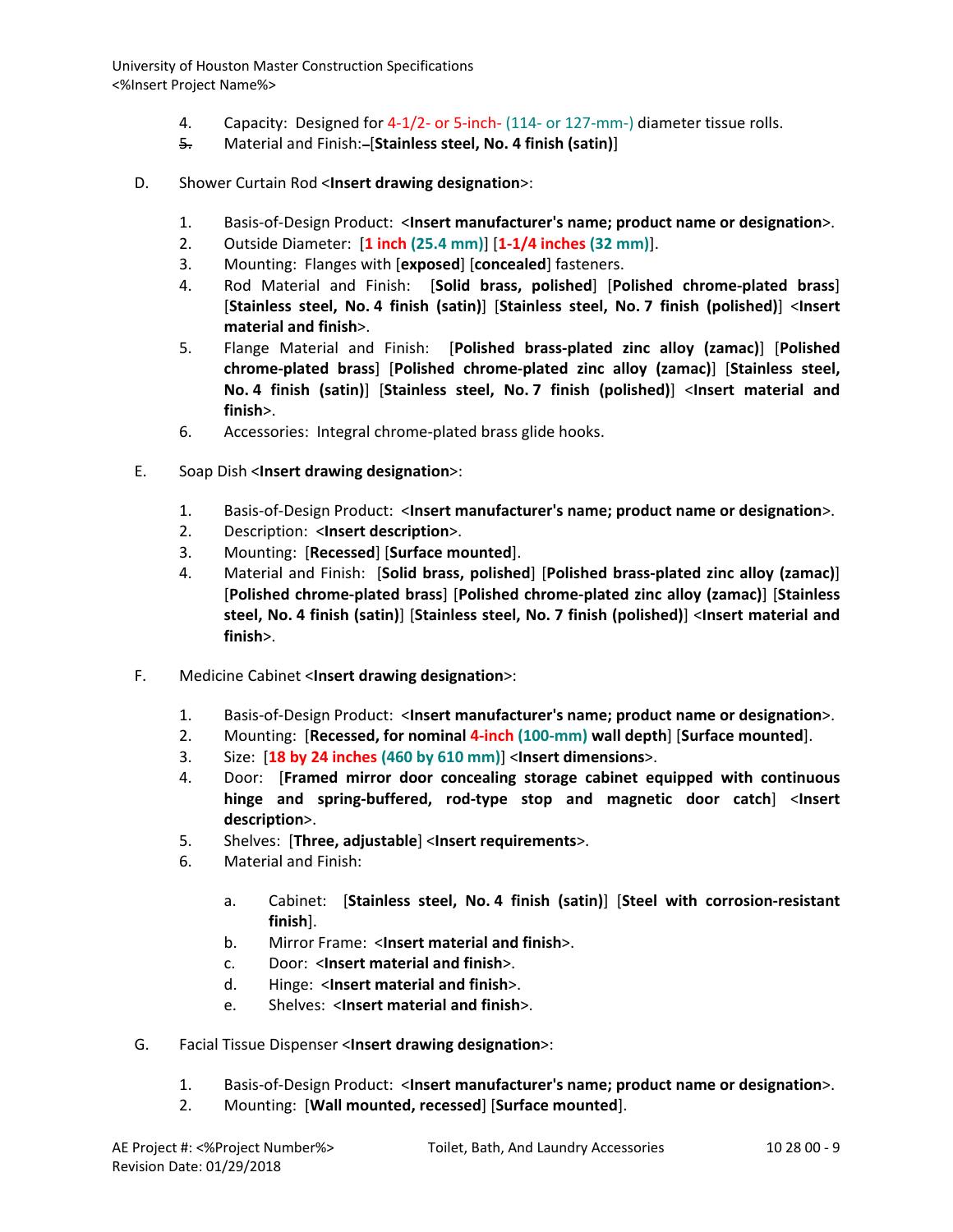- 3. Depth: [**2-5/8 inches (67 mm)**] [**4 inches (102 mm)**] <**Insert dimension**>.
- 4. Material and Finish:
	- a. Dispenser Face: [**Polished chrome-plated brass**] [**Polished brass-plated zinc alloy (zamac)**] [**Polished chrome-plated steel**] [**Stainless steel, No. 4 finish (satin)**] [**Stainless steel, No. 7 finish (polished)**] <**Insert material and finish**>.
	- b. Cabinet: [**Steel with corrosion-resistant finish**] <**Insert material and finish**>.
- H. Robe Hook <**Insert drawing designation**>:
	- 1. Basis-of-Design Product: <**Insert manufacturer's name; product name or designation**>.
	- 2. Description: [**Double**] [**Single**]-prong unit.
	- 3. Material and Finish: [**Solid brass, polished**] [**Polished brass-plated zinc alloy (zamac)**] [**Polished chrome-plated brass**] [**Polished chrome-plated zinc alloy (zamac)**] [**Stainless steel, No. 4 finish (satin)**] [**Stainless steel, No. 7 finish (polished)**] <**Insert material and finish**>.
- I. Toothbrush and Tumbler Holder <**Insert drawing designation**>:
	- 1. Basis-of-Design Product: <**Insert manufacturer's name; product name or designation**>.
	- 2. Description: <**Insert description**>.
	- 3. Material and Finish: [**Solid brass, polished**] [**Polished brass-plated zinc alloy (zamac)**] [**Polished chrome-plated brass**] [**Polished chrome-plated zinc alloy (zamac)**] [**Stainless steel, No. 4 finish (satin)**] [**Stainless steel, No. 7 finish (polished)**] <**Insert material and finish**>.
- J. Towel Bar <**Insert drawing designation**>:
	- 1. Basis-of-Design Product: <**Insert manufacturer's name; product name or designation**>.
	- 2. Description: [**3/4-inch- (19-mm-) square tube with rectangular end brackets**] [**3/4 inch- (19-mm-) round tube with circular end brackets**] <**Insert description**>.
	- 3. Mounting: Flanges with [**concealed**] [**exposed**] fasteners.
	- 4. Length: [**18 inches (457 mm)**] [**24 inches (610 mm)**] [**30 inches (762 mm)**] <**Insert dimension**>.
	- 5. Material and Finish: [**Stainless steel, No. 4 finish (satin)**] [**Stainless steel, No. 7 finish (polished)**] [**Polished aluminum**] <**Insert material and finish**>.
- K. Towel Pin <**Insert drawing designation**>:
	- 1. Basis-of-Design Product: <**Insert manufacturer's name; product name or designation**>.
	- 2. Description: Projecting minimum of [**3 inches (75 mm)**] [**5 inches (127 mm)**] from wall surface.
	- 3. Material and Finish: [**Polished brass-plated zinc alloy (zamac)**] [**Polished chrome-plated brass**] [**Stainless steel, No. 4 finish (satin)**] [**Stainless steel, No. 7 finish (polished)**] <**Insert material and finish**>.
- L. Towel Ring <**Insert drawing designation**>:
	- 1. Basis-of-Design Product: <**Insert manufacturer's name; product name or designation**>.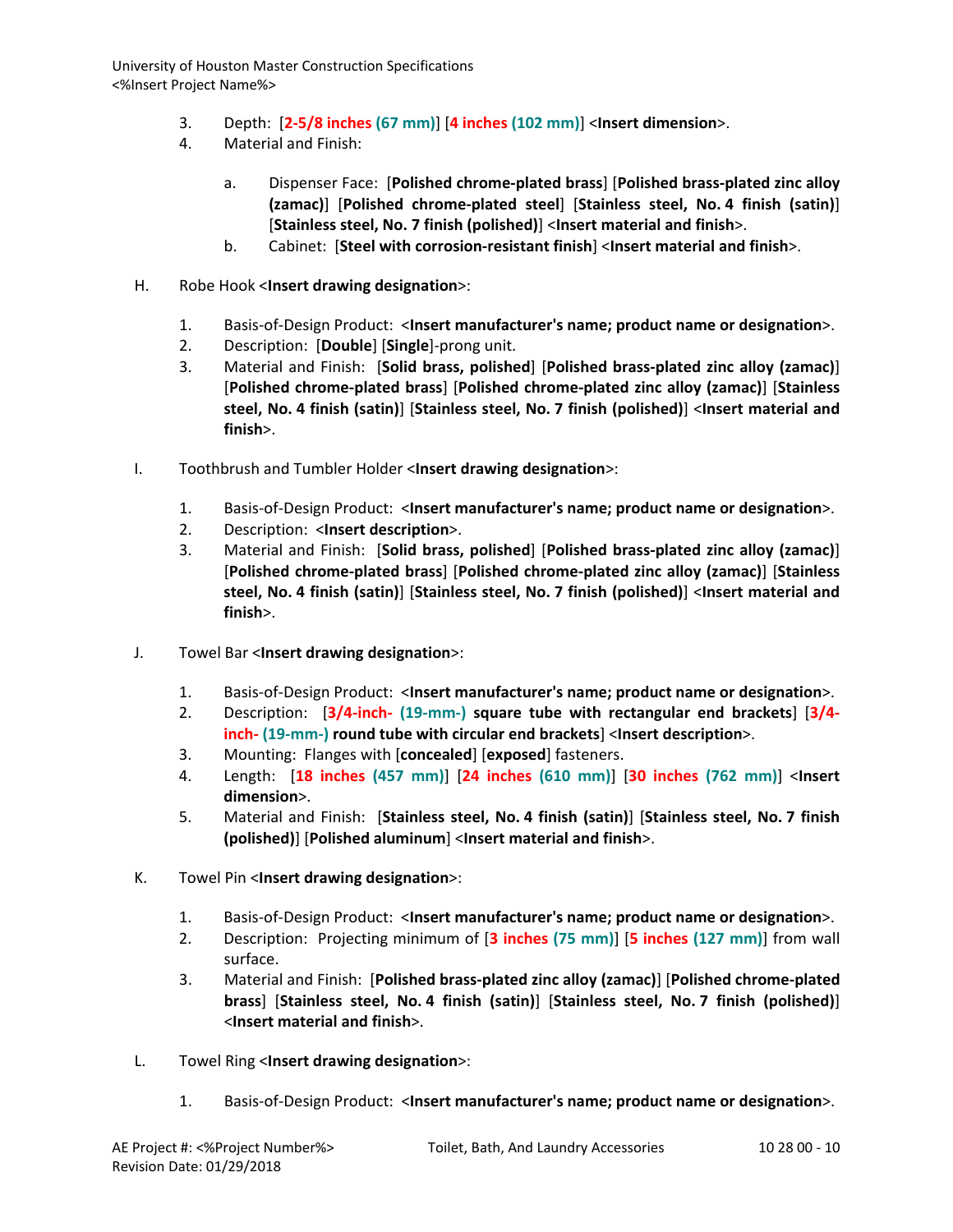- 2. Description: Pin projecting approximately 2-1/2 inches (63 mm) from wall with [**square**] [**circular**] [**oval**] [**trapezoidal**] ring.
- 3. Pin Material and Finish: [**Solid brass, polished**] [**Polished brass-plated zinc alloy (zamac)**] [**Polished chrome-plated brass**] [**Polished chrome-plated zinc alloy (zamac)**] [**Stainless steel, No. 4 finish (satin)**] [**Stainless steel, No. 7 finish (polished)**] <**Insert material and finish**>.
- 4. Ring Material and Finish: [**Matching pin**] [**Clear plastic**].
- M. Towel Shelf <**Insert drawing designation**>:
	- 1. Basis-of-Design Product: <**Insert manufacturer's name; product name or designation**>.
	- 2. Description: Surface-mounted, guest-towel shelf with four [**3/8-inch- (9-mm-) diameter**] [**5/16-inch- (8-mm-) square**] stainless-steel tubes mounted in support arms.
		- a. Towel Bar: [**1/4-inch- (6-mm-) diameter**] [**5/16-inch- (8-mm-) square**] stainlesssteel towel bar below shelf.
	- 3. Length: [**18 inches (457 mm)**] [**24 inches (610 mm)**] <**Insert dimension**>.
	- 4. Material and Finish: [**Polished brass-plated, stainless-steel**] [**Polished chrome-plated, stainless-steel**] [**Stainless steel, No. 7 finish (polished)**] <**Insert material and finish**>.
- N. Towel Rack <**Insert drawing designation**>:
	- 1. Basis-of-Design Product: <**Insert manufacturer's name; product name or designation**>.
	- 2. Description: [**Surface-mounted, guest-towel unit with approximately 1/4-inch- (6-mm- ) diameter wire rings welded to upright wire bracket**] <**Insert description**>.
	- 3. Capacity: [**Two**] [**Three**] [**Four**] <**Insert number**> sets of bath towels, hand towels, and washcloths.
	- 4. Nominal Height: [**11 inches (279 mm)**] [**17 inches (432 mm)**] [**21 inches (533 mm)**] <**Insert dimension**>.
	- 5. Material and Finish: [**Polished brass-plated zinc alloy (zamac)**] [**Polished chrome-plated zinc alloy (zamac)**] <**Insert material and finish**>.
- O. Retractable Clothesline <**Insert drawing designation**>:
	- 1. Basis-of-Design Product: <**Insert manufacturer's name; product name or designation**>.
	- 2. Description: Surface-mounted [**rectangular**] [**circular**] housing with minimum 72-inch- (1829-mm-) long, retractable, spring-actuated, synthetic clothesline and remote retention bracket.
	- 3. Material and Finish [**Chrome-plated brass**] [**Stainless steel, No. 7 finish (polished)**].
- P. Bottle Opener <**Insert drawing designation**>:
	- 1. Basis-of-Design Product: <**Insert manufacturer's name; product name or designation**>.
	- 2. Description: Surface-mounted unit with [**standard**] [**vandal-resistant**] fasteners.
	- 3. Material and Finish: [**Stainless steel, No. 4 finish (satin)**] [**Stainless steel, No. 7 finish (polished)**] [**Chrome-plated steel**].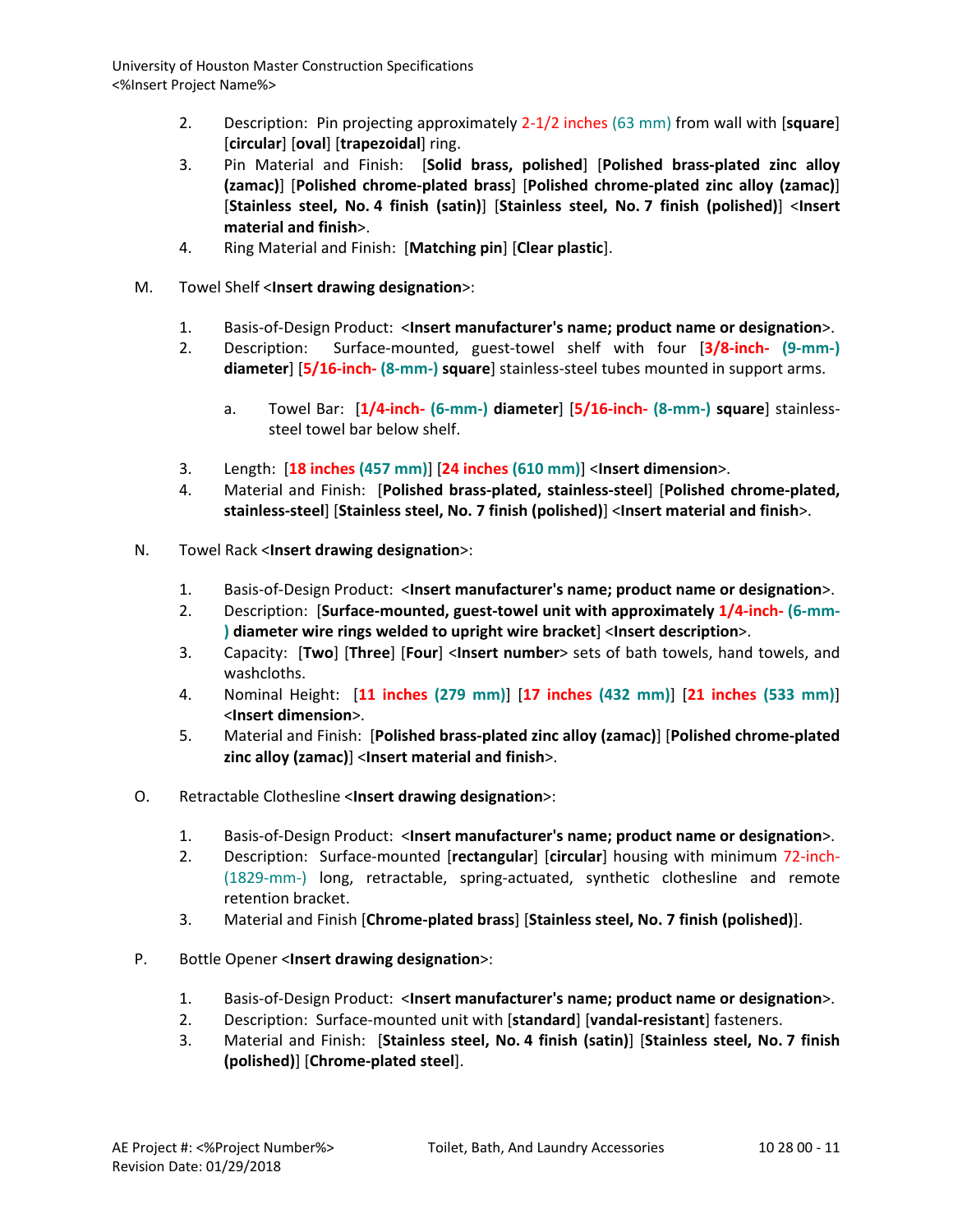### 2.5 WARM-AIR DRYERS

- A. Manufacturers: Subject to compliance with requirements, [**provide products by one of the following**] [**available manufacturers offering products that may be incorporated into the Work include, but are not limited to, the following**]:
- B. [Basis-of-Design Product:](http://www.specagent.com/LookUp/?ulid=693&mf=04&src=wd) Subject to compliance with requirements, provide product indicated on Drawings or comparable product by one of the following:
	- 1. [A & J Washroom Accessories, Inc.](http://www.specagent.com/LookUp/?uid=123456793819&mf=04&src=wd)
	- 2. [American Dryer, Inc.](http://www.specagent.com/LookUp/?uid=123456793820&mf=04&src=wd)
	- 3. [American Specialties, Inc.](http://www.specagent.com/LookUp/?uid=123456793821&mf=04&src=wd)
	- 4. [Bobrick Washroom Equipment, Inc.](http://www.specagent.com/LookUp/?uid=123456793822&mf=04&src=wd)
	- 5. [Bradley Corporation.](http://www.specagent.com/LookUp/?uid=123456793823&mf=04&src=wd)
	- 6. [Excel Dryer Corporation.](http://www.specagent.com/LookUp/?uid=123456793824&mf=04&src=wd)
	- 7. [GAMCO Specialty Accessories; a division of Bobrick Washroom Equipment, Inc.](http://www.specagent.com/LookUp/?uid=123456793825&mf=04&src=wd)
	- 8. [Tubular Specialties Manufacturing, Inc.](http://www.specagent.com/LookUp/?uid=123456793826&mf=04&src=wd)
	- 9. [World Dryer Corporation.](http://www.specagent.com/LookUp/?uid=123456793827&mf=04&src=wd)
	- 10. <**Insert manufacturer's name**>.
- C. Warm-Air Dryer <**Insert drawing designation**>:
	- 1. Basis-of-Design Product: <**Insert manufacturer's name; product name or designation**>.
	- 2. Mounting: [**Recessed**] [**Semirecessed**] [**Surface mounted**].
	- 3. Operation: [**Touch-button**] [**Electronic-sensor**] activated with timed power cut-off switch.
		- a. Operation Time: [**30 to 40**] [**80**] <**Insert number(s)**> seconds.
	- 4. Cover Material and Finish: [**Steel, with white enamel finish**] [**Cast iron, with enamel finish in color selected by Architect**] [**Chrome-plated steel**] [**Stainless steel, No. 4 finish (satin)**] [**Molded plastic, gray**] [**Molded plastic, white**] <**Insert material and finish**>.
	- 5. Electrical Requirements: [**115 V, 13 A, 1500 W**] [**115 V, 15 A, 1725 W**] [**115 V, 20 A, 2300 W**] [**208-240 V, 9-10 A, 1900-2300 W**] <**Insert electrical requirements**>.

## 2.6 CHILDCARE ACCESSORIES

- A. Manufacturers: Subject to compliance with requirements, [**provide products by one of the following**] [**available manufacturers offering products that may be incorporated into the Work include, but are not limited to, the following**]:
- B. Subject to compliance with requirements, provide product indicated on Drawings or comparable product by one of the following:
	- 1. [American Specialties, Inc.](http://www.specagent.com/LookUp/?uid=123456793828&mf=04&src=wd)
	- 2. [Brocar Products, Inc.](http://www.specagent.com/LookUp/?uid=123456793829&mf=04&src=wd)
	- 3. [Diaper Deck & Company, Inc.](http://www.specagent.com/LookUp/?uid=123456793830&mf=04&src=wd)
	- 4. [GAMCO Specialty Accessories; a division of Bobrick Washroom Equipment, Inc.](http://www.specagent.com/LookUp/?uid=123456793831&mf=04&src=wd)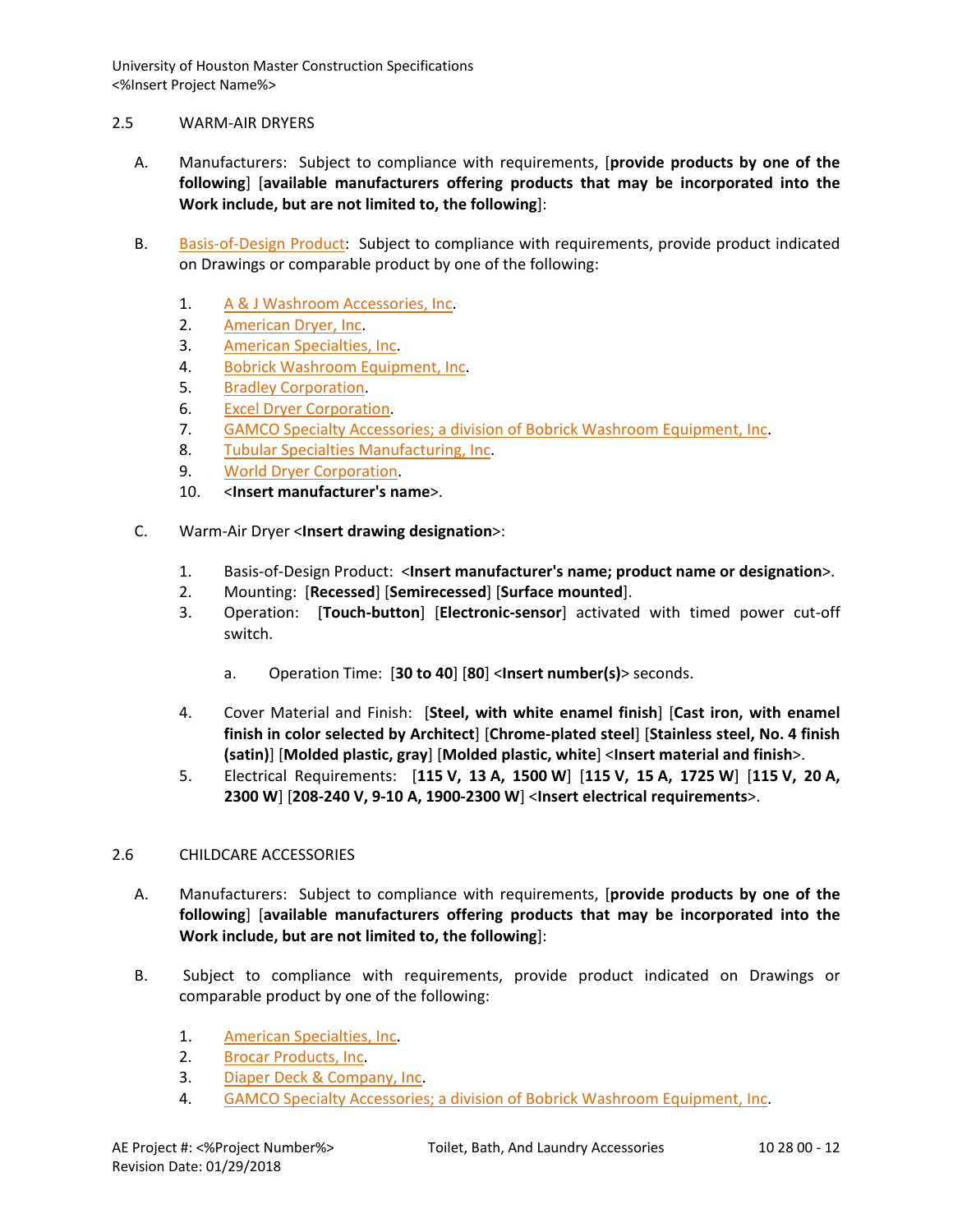- 5. [Koala Kare Products; a division of Bobrick Washroom Equipment, Inc.](http://www.specagent.com/LookUp/?uid=123456793832&mf=04&src=wd)
- 6. [SSC, Inc.](http://www.specagent.com/LookUp/?uid=123456793833&mf=04&src=wd)
- 7. [Tubular Specialties Manufacturing, Inc.](http://www.specagent.com/LookUp/?uid=123456793834&mf=04&src=wd)
- 8. <**Insert manufacturer's name**>.
- C. Diaper-Changing Station <**Insert drawing designation**>:
	- 1. Basis-of-Design Product: <**Insert manufacturer's name; product name or designation**>.
	- 2. Description: [**Horizontal**] [**Vertical**] unit that opens by folding down from stored position and with child-protection strap.
		- a. Engineered to support a minimum of [**250-lb (113-kg)**] <**Insert value**> static load when opened.
	- 3. Mounting: [**Surface mounted, with unit projecting not more than 4 inches (100 mm) from wall when closed**] [**Semirecessed, with unit projecting not more than 1 inch (25 mm) from wall when closed**].
	- 4. Operation: By pneumatic shock-absorbing mechanism.
	- 5. Material and Finish: [**HDPE in manufacturer's standard color**] [**HDPE with plasticlaminate insert in color selected by Architect**] [**Stainless steel, No. 4 finish (satin), with replaceable insulated polystyrene tray liner and rounded plastic corners**] [**Stainless steel, No. 4 finish (satin), exterior shell with rounded plastic corners; HDPE interior in manufacturer's standard color**] <**Insert requirements**>.
	- 6. Liner Dispenser: Built in.
- D. Diaper-Pack Vendor <**Insert drawing designation**>:
	- 1. Basis-of-Design Product: <**Insert manufacturer's name; product name or designation**>.
	- 2. Mounting: [**Surface mounted**] [**Recessed**].
	- 3. Minimum Capacity: [**100**] <**Insert number**> diaper packs.
	- 4. Coin Operation: Coin slot preset for [**one U.S. dollar, adjustable up in 25-cent increments**] <**Insert requirements**>.
	- 5. Material and Finish: [**Stainless steel, No. 4 finish (satin)**] <**Insert material and finish**>.
- E. Child-Protection Seat <**Insert drawing designation**>:
	- 1. Basis-of-Design Product: <**Insert manufacturer's name; product name or designation**>.
	- 2. Description: Unit that opens by folding down from stored position and with childprotection strap.
		- a. Engineered to support a minimum of [**80-lb (36-kg)**] [**150-lb (68-kg)**] <**Insert value**> static load when opened.
	- 3. Mounting: Surface mounted, with unit projecting not more than [**4-1/2 inches (114 mm)**] [**6 inches (152 mm)**] from wall when closed.
	- 4. Material and Finish: [**HDPE in manufacturer's standard color**] <**Insert requirements**>.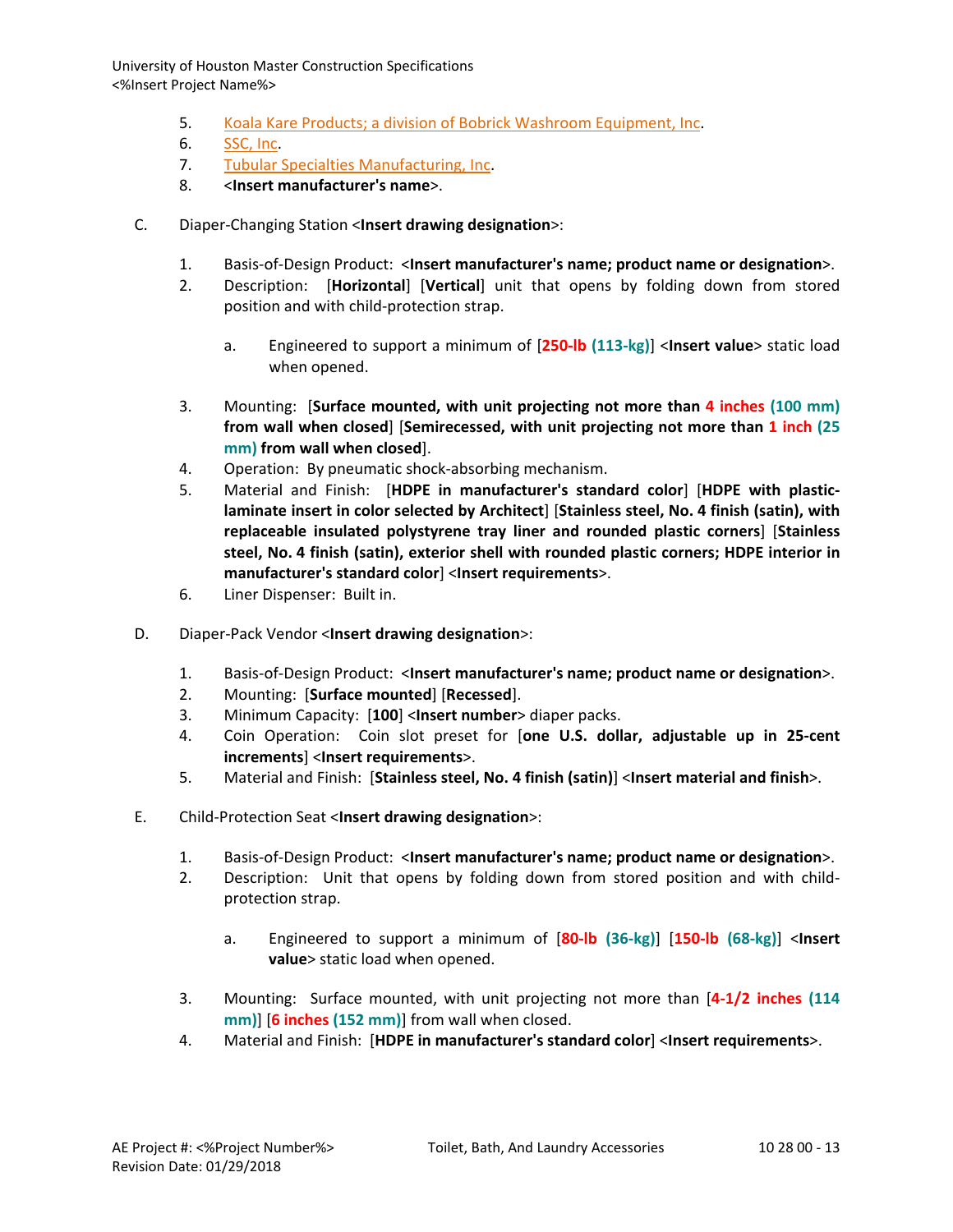## 2.7 UNDERLAVATORY GUARDS

- A. Manufacturers: Subject to compliance with requirements, [**provide products by one of the following**] [**available manufacturers offering products that may be incorporated into the Work include, but are not limited to, the following**]:
- B. [Basis-of-Design Product:](http://www.specagent.com/LookUp/?ulid=696&mf=04&src=wd) Subject to compliance with requirements, provide product indicated on Drawings or comparable product by one of the following:
	- 1. [Plumberex Specialty Products, Inc.](http://www.specagent.com/LookUp/?uid=123456793835&mf=04&src=wd)
	- 2. [Truebro by IPS Corporation.](http://www.specagent.com/LookUp/?uid=123456793836&mf=04&src=wd)
	- 3. <**Insert manufacturer's name**>.
- C. Underlavatory Guard <**Insert drawing designation**>:
	- 1. Basis-of-Design Product: <**Insert manufacturer's name; product name or designation**>.
	- 2. Description: Insulating pipe covering for supply and drain piping assemblies that prevent direct contact with and burns from piping; allow service access without removing coverings.
	- 3. Material and Finish: Antimicrobial, molded plastic, white.

## 2.8 CUSTODIAL ACCESSORIES

- A. Manufacturers: Subject to compliance with requirements, [**provide products by one of the following**] [**available manufacturers offering products that may be incorporated into the Work include, but are not limited to, the following**]:
- B. [Basis-of-Design Product:](http://www.specagent.com/LookUp/?ulid=697&mf=04&src=wd) Subject to compliance with requirements, provide product indicated on Drawings or comparable product by one of the following:
	- 1. [A & J Washroom Accessories, Inc.](http://www.specagent.com/LookUp/?uid=123456793837&mf=04&src=wd)
	- 2. [American Specialties, Inc.](http://www.specagent.com/LookUp/?uid=123456793838&mf=04&src=wd)
	- 3. [Bobrick Washroom Equipment, Inc.](http://www.specagent.com/LookUp/?uid=123456793839&mf=04&src=wd)
	- 4. [Bradley Corporation.](http://www.specagent.com/LookUp/?uid=123456793840&mf=04&src=wd)
	- 5. [GAMCO Specialty Accessories; a division of Bobrick Washroom Equipment, Inc.](http://www.specagent.com/LookUp/?uid=123456793841&mf=04&src=wd)
	- 6. [Tubular Specialties Manufacturing, Inc.](http://www.specagent.com/LookUp/?uid=123456793842&mf=04&src=wd)
	- 7. <**Insert manufacturer's name**>.
- C. Utility Shelf <**Insert drawing designation**>:
	- 1. Basis-of-Design Product: <**Insert manufacturer's name; product name or designation**>.
	- 2. Description: With exposed edges turned down not less than 1/2 inch (13 mm) and supported by two triangular brackets welded to shelf underside.
	- 3. Size: [**16 inches (406 mm) long by 6 inches (152 mm) deep**] <**Insert dimensions**>.
	- 4. Material and Finish: Not less than nominal 0.05-inch- (1.3-mm-) thick stainless steel, No. 4 finish (satin).
- D. Mop and Broom Holder <**Insert drawing designation**>: